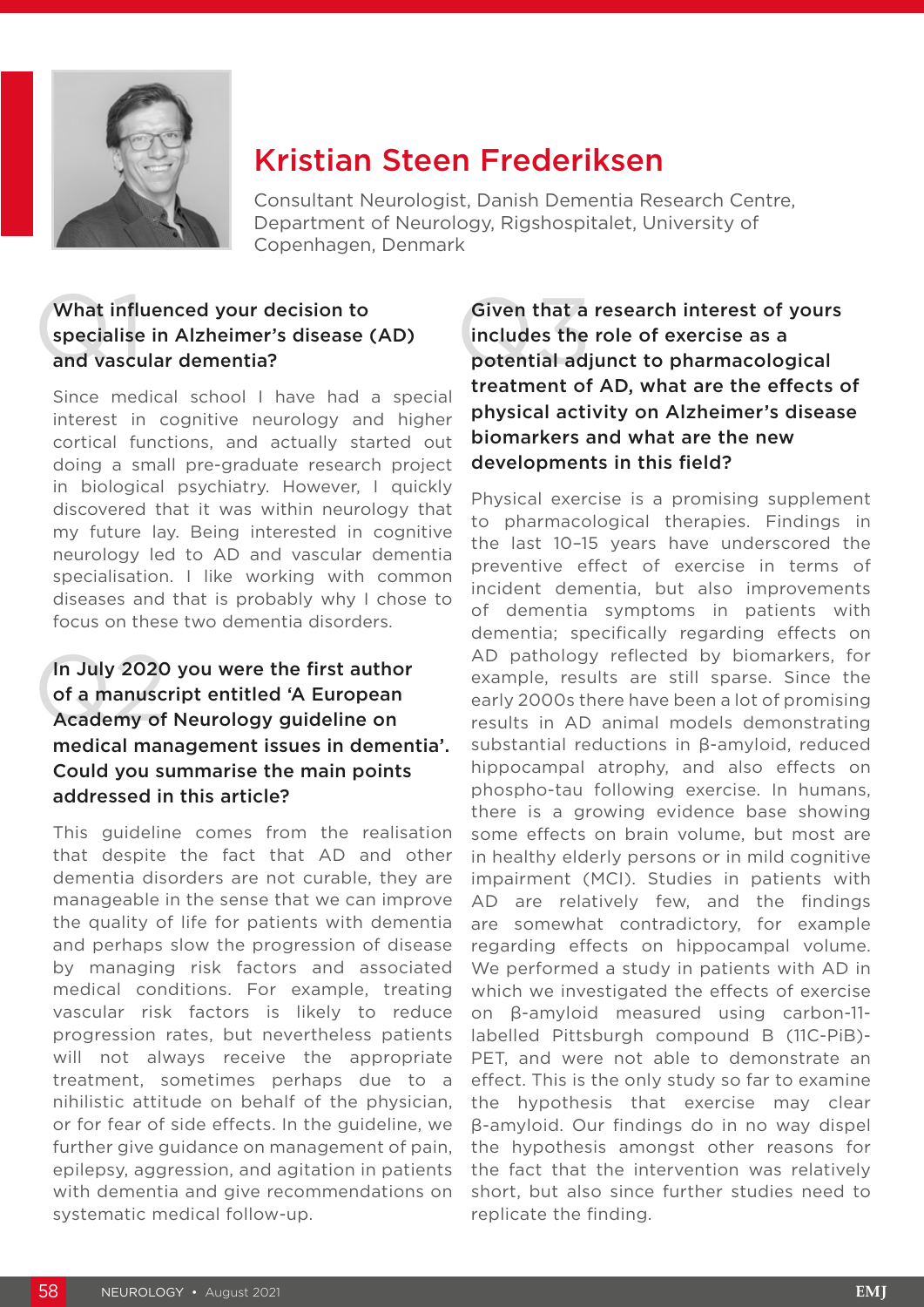# Aside from physical activity<br>
and exercise, what other non-<br>
pharmacological interventions for AD European Ad and exercise, what other nondo you believe merit greater attention?

It is always a bit difficult discussing socalled non-pharmacological interventions as they are very different and are difficult to delineate from things such as care. In general, these interventions are difficult to prove effective, some because they are not effective, but in other instances for other reasons. If I should point to one intervention it would undoubtedly be cognitive stimulation, which has convincingly been shown to be effective in MCI and mild dementia. The most well-examined form is cognitive stimulation therapy. Another really interesting intervention is transcranial stimulation, where an electrical current is applied on the cranium to elicit currents on the surface of the brain. I think this, in the future, may be a possible adjunct therapy for patients with dementia. Lastly, multimodal therapy combining exercise, diet, and cognitive stimulation (or other combinations) also looks promising.

Could you highlight the principal findings and wider relevance of your paper 'European Academy of Neurology/European Alzheimer's Disease Consortium position statement on diagnostic disclosure, biomarker counselling, and management of patients with mild cognitive impairment'?

This paper endeavours to give guidance to clinicians diagnosing and managing patients with MCI. MCI is a tricky diagnosis in many respects. Firstly, it is easily misinterpreted as a disease when in actual case it is a syndrome. The consequence of this is that the clinician should always strive to identify the underlying cause of the syndrome. There are many possible causes of MCI, some reversible, some associated with a high risk of progression to dementia, for example in the case of AD. Another issue is that conveying a diagnosis of MCI is not easy. It may be misconstrued as dementia or the physician may not be sure what the patient is experiencing. We also give recommendations on how to discuss whether to do biomarker studies with the patient and how to convey the results of biomarker sampling and their meaning for the patient and their prognosis.